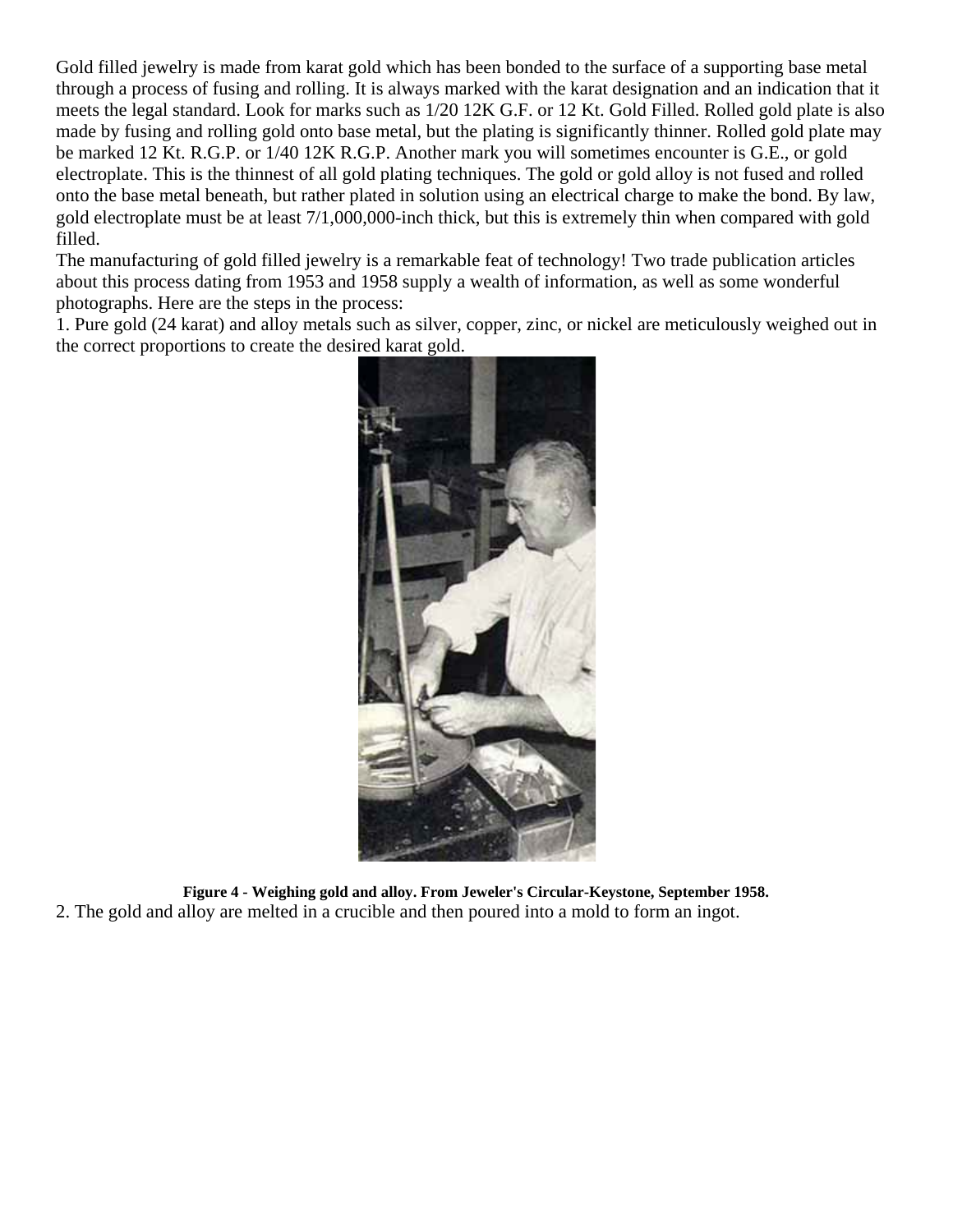

**Figure 5 - Pouring the melt into a rectangular mold. From Jeweler's Circular-Keystone, September 1958.** 3. The karat gold ingots are rolled into rectangular sheets. These sheets are used like slices of bread to sandwich a "filling" of base metal such as bronze, brass, nickel, etc. A "dressing" of solder (usually silver and copper) is used to help the layers of the sandwich stick together firmly.



**Figure 6 - Making the "sandwich." From Jeweler's Circular-Keystone, September 1958** 4. The "sandwich" is clamped between steel plates and guided into a gas-fired bonding furnace. Here it is heated to the melting point of the solder and that temperature is held absolutely constant until the gold is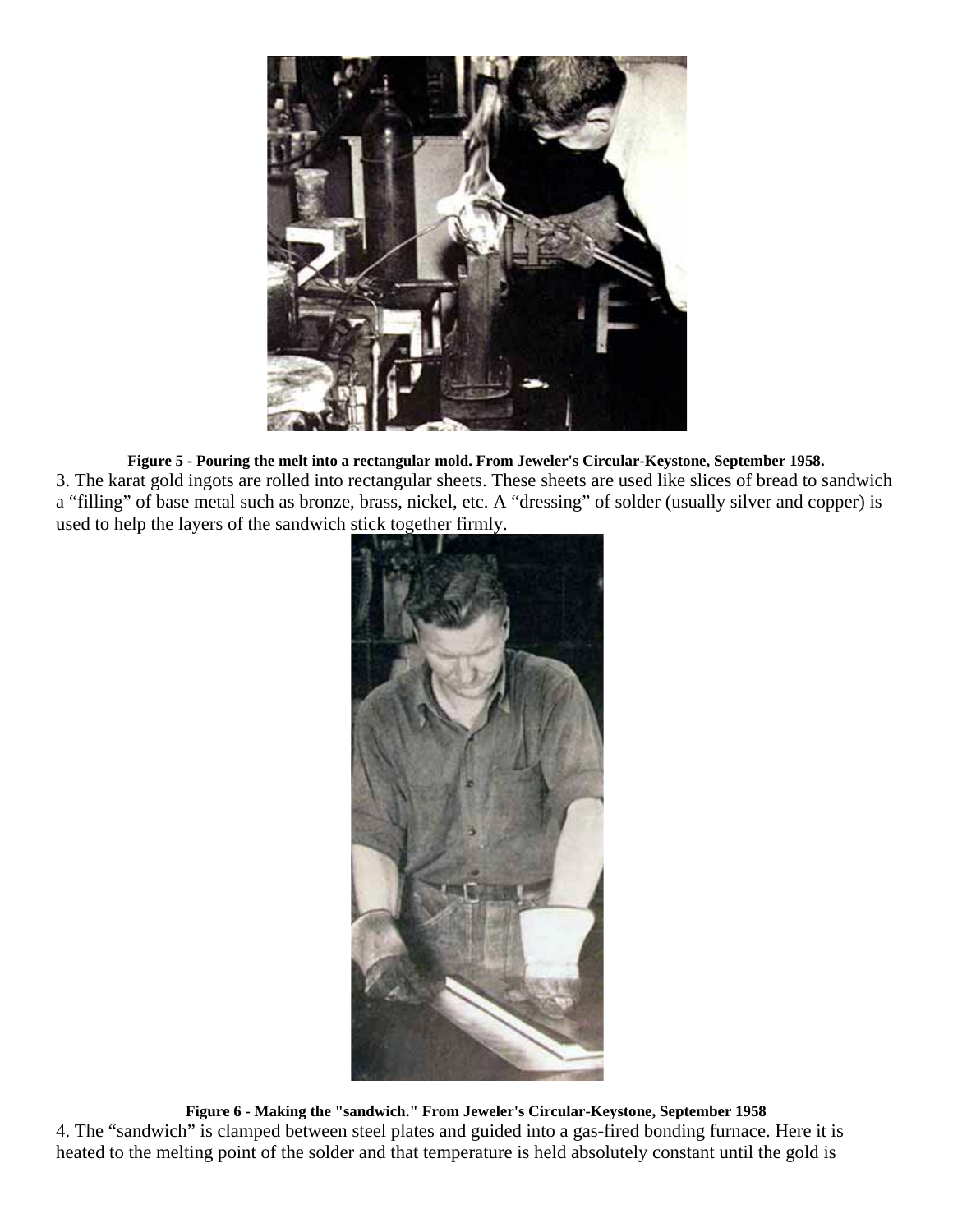completely bonded to the inner reinforcing layer of base metal. This results in a gold filled ingot, which is then cooled slowly and evenly to maintain a perfect bond.



## **Figure 7 - The bonding furnace. From Jeweler's Circular-Keystone, September 1958**

5. The gold filled ingot is put through a series of giant rollers which compress it into sheets of the desired thickness. Throughout this pressing and rolling, the precise proportion of karat gold to base metal is maintained and the thickness of the gold plating remains absolutely uniform.



**Figure 8 - Break-down rolling mill. From Jewelry, September 1953.**

6. Finishing rolls with a mirror-like surface create the final ultra-smooth finish of the gold filled flatstock sheets.



**Figure 9 - Mirror finished roll for the final rolling of the gold filled flatstock. The worker is holding a buckle which is reflected in the shiny finish of the roll, demonstrating its brilliance. From Jewelry, September 1953.**